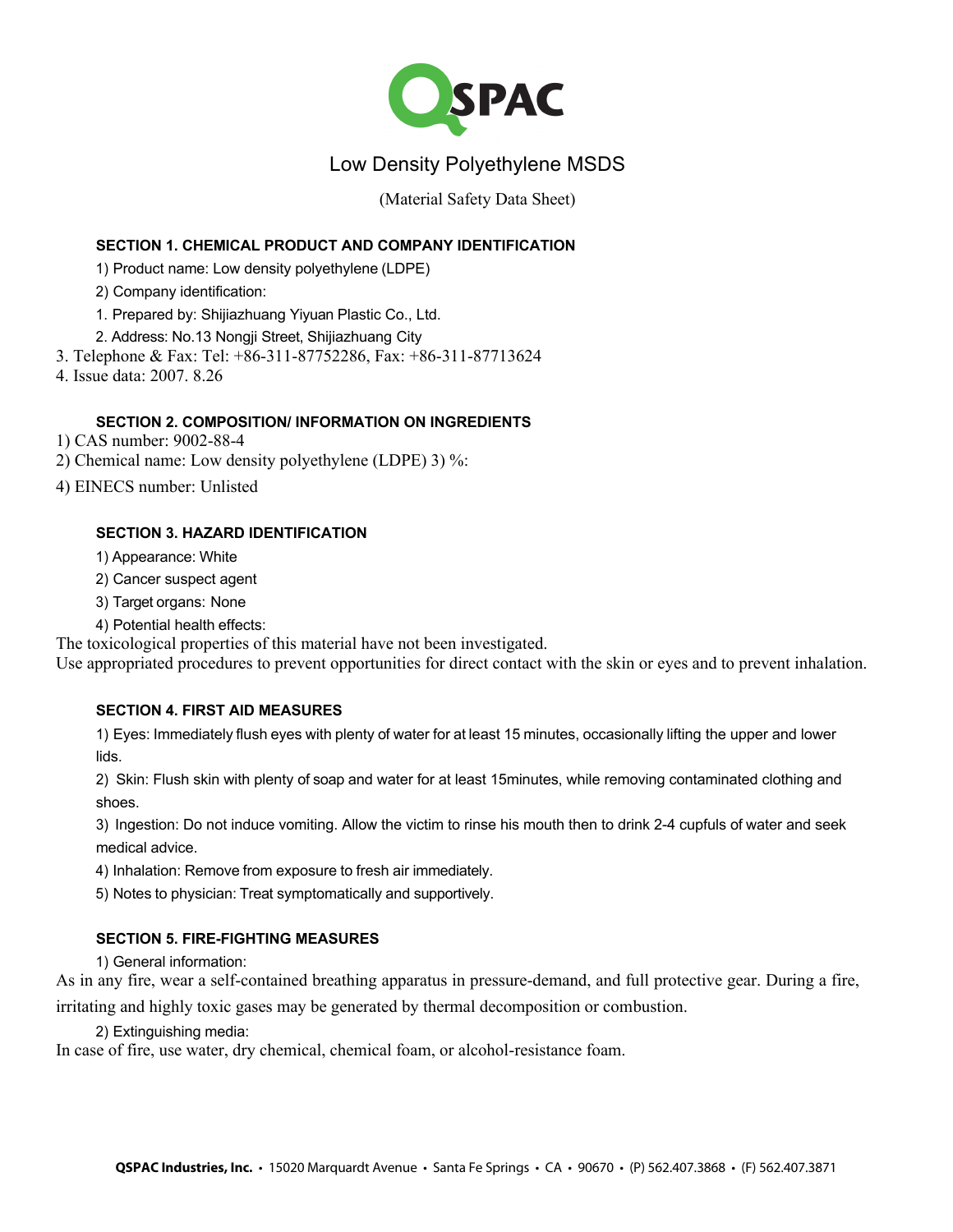

3) Autoignition temperature: Not available

4) Flash point: Not available

5)Explosion limits, lower: Not available, upper: Not available

# **SECTION 6. ACCIDENTAL RELEASE MEASURES**

1) General information:

Use proper personal protective equipment as indicated in section 8.

2) Spill/ leaks:

Clean up spills immediately, observing precautions in the protective equipment section. Sweep up, and then place into a suitable container for disposal.

#### **SECTION 7. HANDING AND STROAGE**

1) Handling: Wash thoroughly after handling. Remove contaminated clothing and wash before reuse. Avoid contact with eyes, skin, and clothing. Avoid ingestion and inhalation.

2) Storage: Store in a cool, dry place, Keep container closed when not in use.

#### **SECTION 8. EXPOSURE CONTROLS/ PERSONAL PROTECTION**

1) Engineering controls:

Use adequate general or local exhaust ventilation to keep airborne concentrations below the permissible exposure

limits. Use process enclosure, local exhaust ventilation, or other engineering controls to control airborne levels.

- 2) Exposure limits
- 1. Chemical name: Low density polyethylene
- 2. <Chemical dangerous objects safety administration ordinance>-Listed
- 3. <Chemical dangerous objects safety administration performance detailed rules>-Listed 4.<Provision of safe use of chemicals in working place>-Listed

4) Personal protective equipment:

- 1. Eyes: Wear safety glasses and chemical goggles if splashing is possible
- 2. Skin: Wear appropriate protective gloves and clothing to prevent skinexposure.
- 3. Clothing: Wear appropriate protective clothing to minimize contact with skin.
- 4. Respirators: Wear a government approved pressure mode with emergency escape provisions.

## **SECTION 9. PHYSICAL AND CHEMICAL PROPERTIES**

- 1) Physical state: Not available
- 2) Appearance: White
- 3) Odor: None reported
- 4) PH: Not available
- 5) Vapor pressure: Not available
- 6) Vapor density: Not available
- 7) Evaporation rate: Not available
- 8) Viscosity: Not available
- 9) Boiling point: Not available
- 10) Melting point: 100~120 deg C
- 11) Decomposition temperature: Not available
- 12) Solubility: Insoluble in water.

**QSPAC Industries, Inc.** • 15020 Marquardt Avenue • Santa Fe Springs • CA • 90670 • (P) 562.407.3868 • (F) 562.407.3871